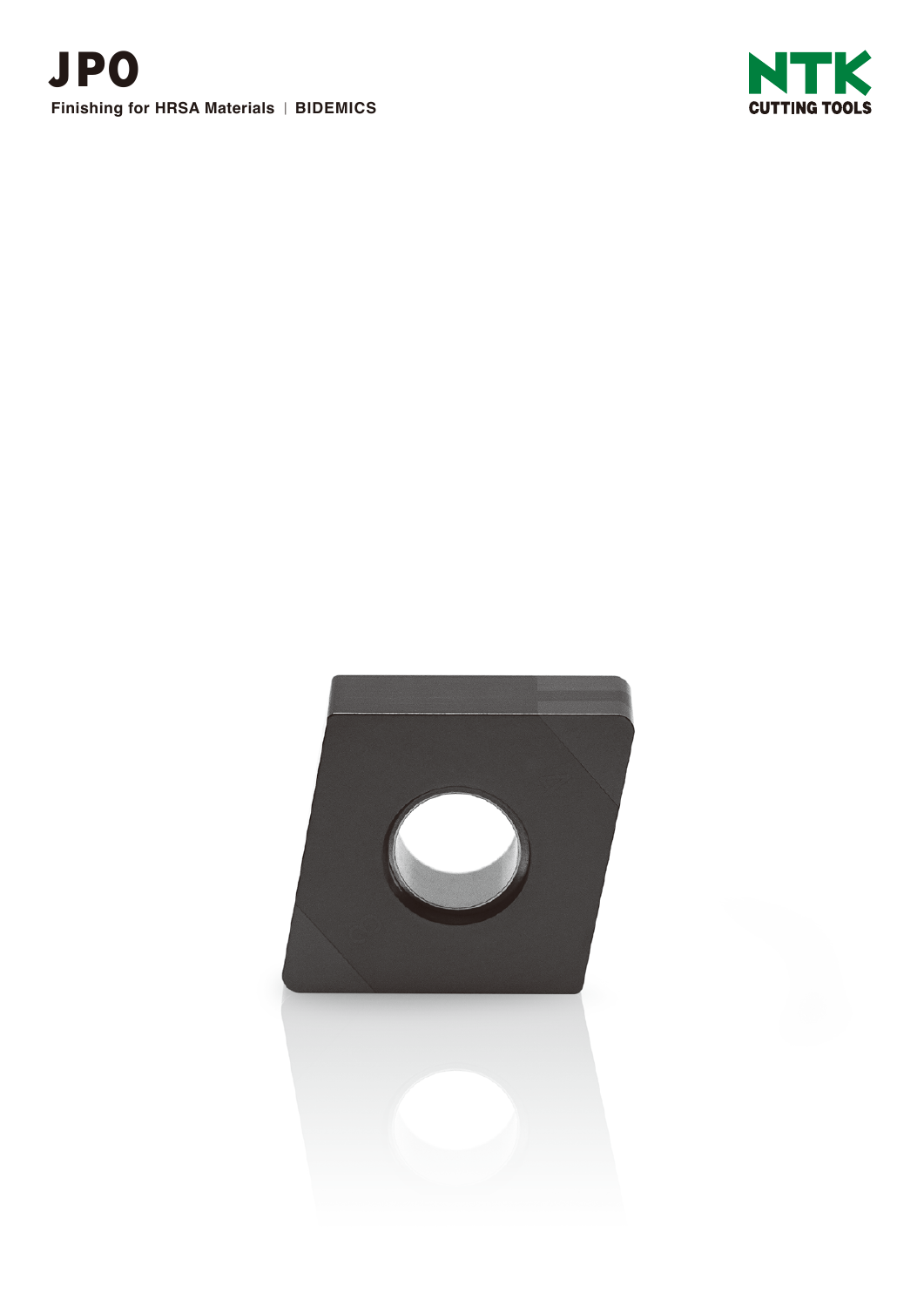# **Machine HRSA materials at speeds of 480 m/min with BIDEMICS**

**BIDEMICS is a revolutionary material, released in 2014, which has greatly improved productivity for manufacturers machining HRSA materials; predominantly in the Aerospace industry. Now, we are releasing the newest evolution of this material with improved wear resistance.**

**Finishing for HRSA Materials** | **BIDEMICS JP0**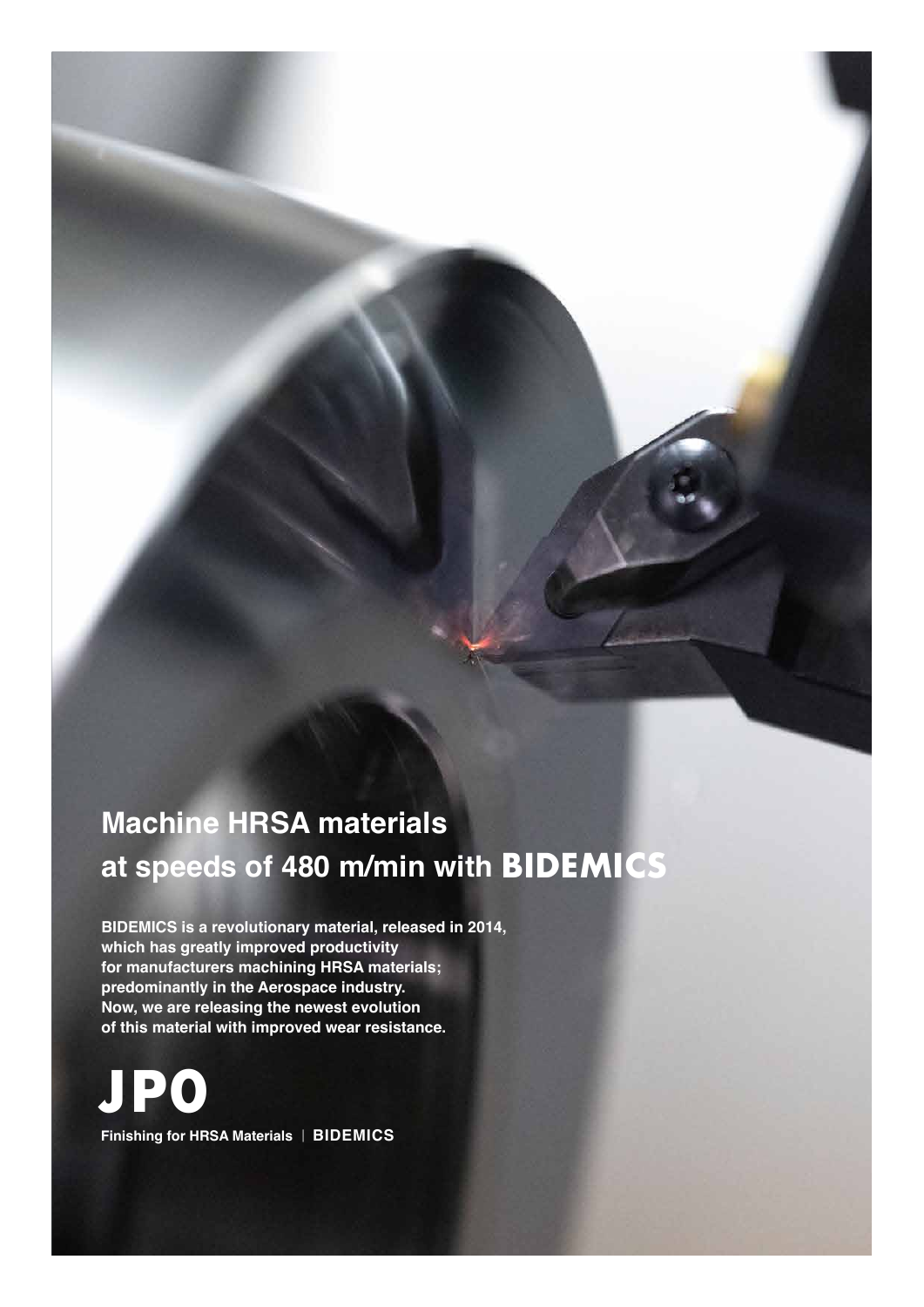# **BIDEMICS JP0**

# **Industry changing - Super high speed finishing of HRSA materials.**

**Up to 15 times faster speeds vs. carbide and CBN**

# | **Key Points**

**● Wear resistance provides performance and consistency of machined part straightness** 

**● Offers finishing speeds of 500 m/min**

# | **Application Area**

Continuous cuts when finishing HRSA materials

# | **Recommended Cutting Conditions**

| Grade           | <b>Material</b>             | Application | <b>Process</b> | Cutting speed (m/min) | Feed (mm/rev) | DOC (mm)    | With coolant |
|-----------------|-----------------------------|-------------|----------------|-----------------------|---------------|-------------|--------------|
| JP <sub>0</sub> | Heat Resistant Super Alloys | l urning    | Finishing      | 180-500               | $0.05 - 0.20$ | $0.1 - 0.7$ |              |

### | **Wear Resistance**



### Conventional tool Competitor's carbide JP0  $= 320$ m/min (Carbide vc = 50m/min)  $f = 0.2$ mm/rev  $ap = 0.1mm$ With coolant work material : Inco718 Cutting conditions used for data in both charts

### | **Part's Straightness Performance**



#### | **Recommended Machining Passes at a Corner**



Use a strong geometry insert like a round, RNGN120700, for heavy material removal



SiAION grades are best to remove extra material at the corner JP0 - Machine with a consistent DOC to provide stable tool life



| **Insert Item List**

| Geometry | <b>EDP</b> | Item number |              |                  | <b>Corner R</b> | Grade | Dimensions (mm)  |                         |  |
|----------|------------|-------------|--------------|------------------|-----------------|-------|------------------|-------------------------|--|
|          |            |             |              |                  | JP0             | IC    | <b>Thickness</b> | <b>Edge preparation</b> |  |
|          | 5106604    | <b>CNGA</b> | 120404 BQENB | 0.4              | $\bullet$       |       |                  |                         |  |
|          | 5106620    |             | 120408 BQENB | 0.8              | $\bullet$       |       |                  |                         |  |
|          | 5106612    |             | 120412 BQENB | $\bullet$<br>1.2 | 12.7            |       |                  |                         |  |
|          | 5106646    | <b>DNGA</b> | 150404 BQENB | 0.4              | $\bullet$       |       | 4.76             | Honed edge<br>0.04      |  |
|          | 5106653    |             | 150408 BQENB | 0.8              | $\bullet$       |       |                  |                         |  |
|          | 5106661    |             | 150412 BQENB | 1.2              | $\bullet$       |       |                  |                         |  |
|          | 5106679    | <b>VNGA</b> | 160404 BQENB | 0.4              | $\bullet$       | 9.525 |                  |                         |  |
|          | 5106687    |             | 160408 BQENB | 0.8              | $\bullet$       |       |                  |                         |  |

# Good Hardness / Part's straightness 60 120 240 480 Cutting Speed (m/min) Bad CBN  $C\varepsilon$ Conventional tool **JP0 (NTK BIDEMICS)**

| **Cutting Speed and Wear Resistance Comparison**